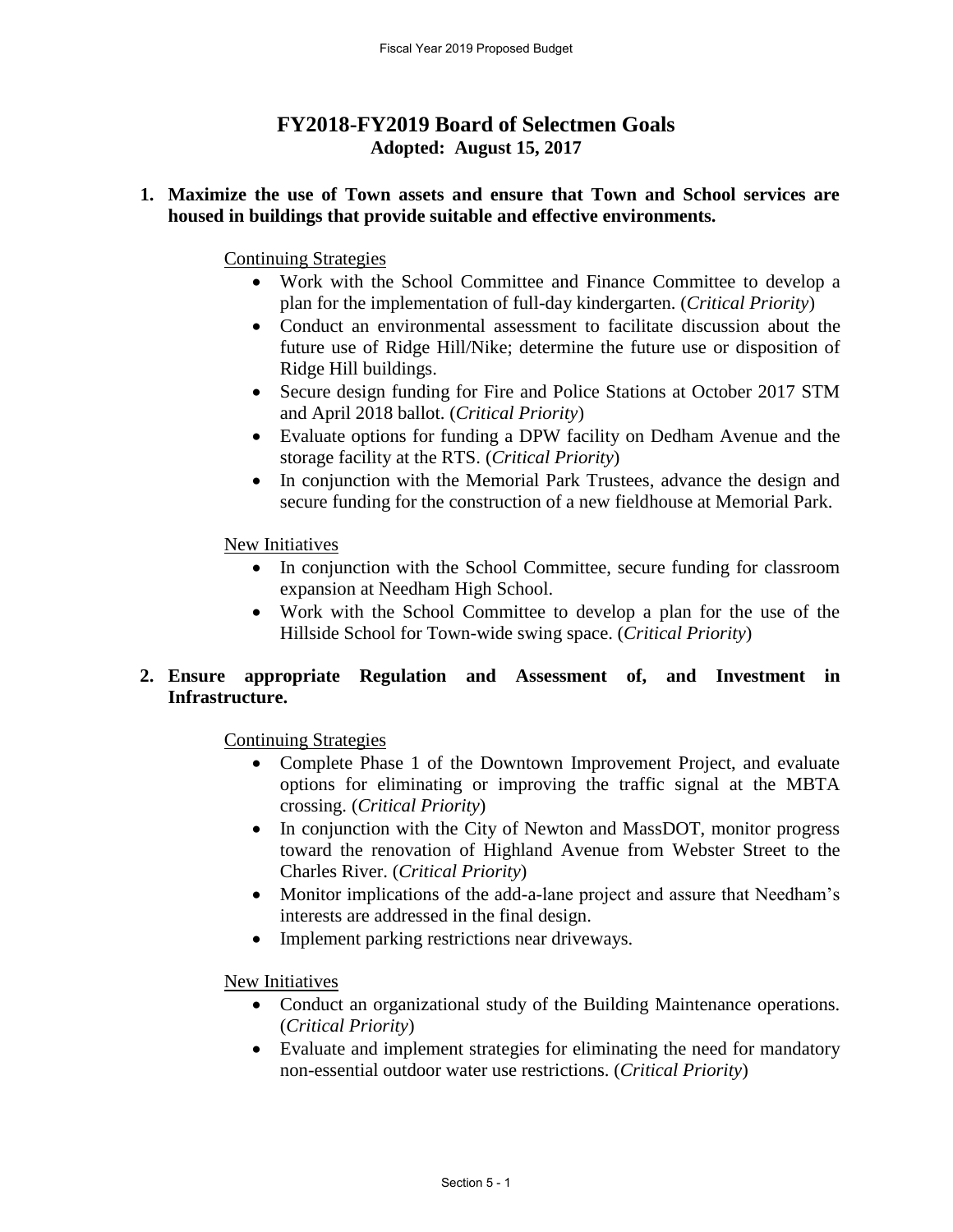• Evaluate housing impact on Town population to forecast town growth in 10/20 years, and the resulting impact on town infrastructure.

## **3. Maintain and improve the vitality and economic success of the Town.**

#### Continuing Strategies

- Adopt and implement Mobile Food Vendor Policy. (*Critical Priority*)
- Review options for streamlining the permitting process.
- Work with Newton to implement the economic development plan for the  $N^2$  corridor; evaluate the relationship between Needham Crossing and the  $N<sup>2</sup>$  Innovation District and recommend a branding strategy for Needham Crossing.

New Initiatives

• In conjunction with the Planning Board, evaluate options for the redevelopment of Chestnut Street.

## **4. Expand energy efficient and environmentally sound operations for the Town and its residents and businesses.**

Continuing Strategies

 Explore the option of limiting the use of plastic bags at certain retail establishments.

## **5. Maintain and develop amenities that contribute to the desirability of Needham as a place to live and work.**

Continuing Strategies

- Consider the merits of a tree preservation by-law.
- Coordinate with DCR to encourage access to Cutler Park.
- Establish fishing areas at ponds and on the Charles River.
- Expand the hours of operation of the Senior Center.
- Evaluate steps to reduce train horn noise and address train idling concerns.
- Develop a pilot program to address trash concerns Town-wide. (*Critical Priority*)
- Evaluate options for regulating private trash pick-up on public ways.
- Participate in the development and implementation of the Open Space plan.

New Initiatives

- Implement the Affordable Housing Trust.
- Evaluate the possibility of recommending accessory dwelling unit zoning.
- Present a proposal to the Town for a recreational marijuana ban in Needham.
- Revitalize the Property Tax Assistance Program.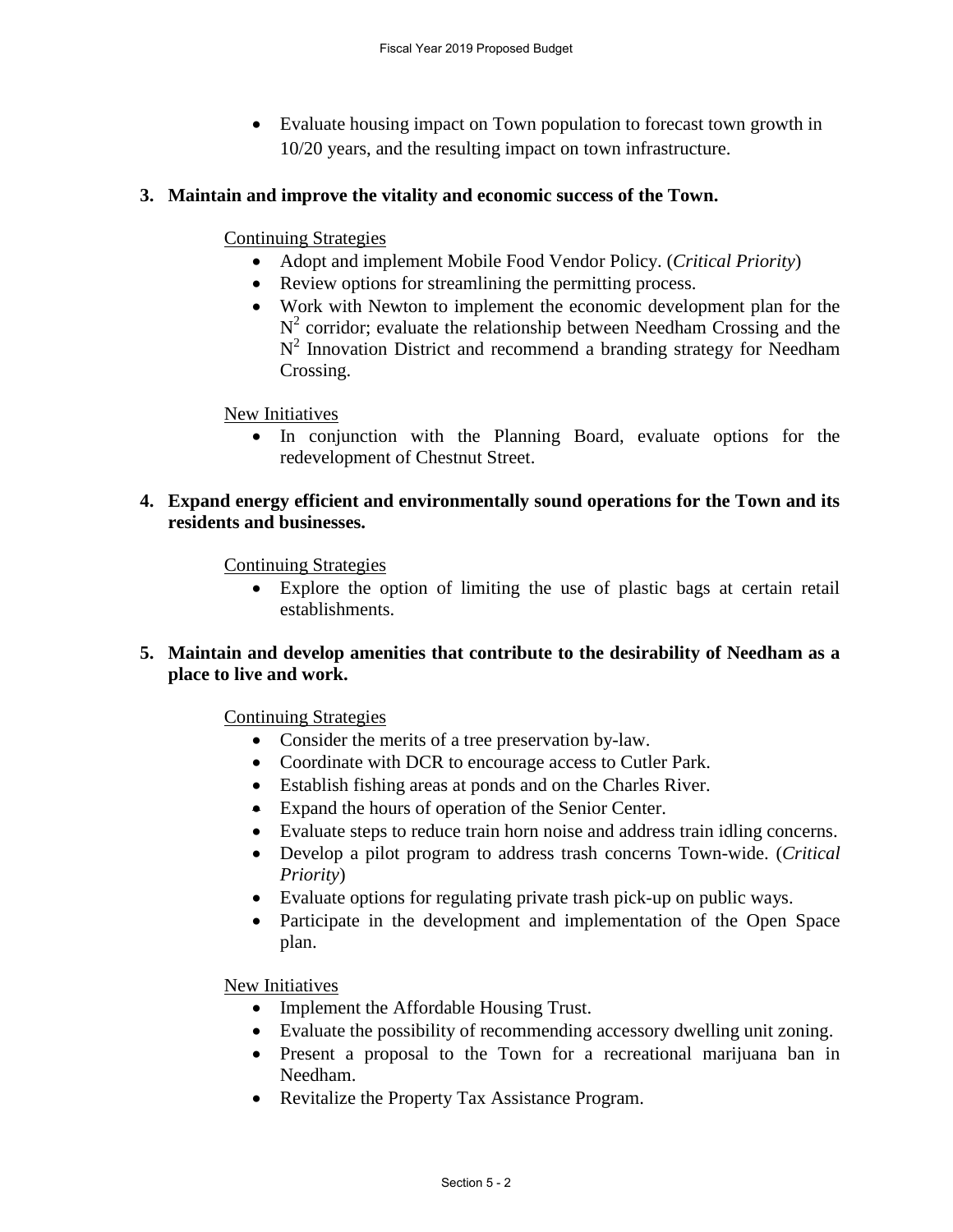Work with the Park & Recreation Commission to create recreational opportunities in the downtown.

## **6. Maintain and enhance the Town's Financial Sustainability.**

#### Continuing Strategies

 Evaluate and implement alternatives to the Town's Group Health Insurance program. (*Critical Priority*)

## New Initiatives

 Explore the possibility of absorbing the RTS Enterprise Fund into the General Fund. (*Critical Priority*)

## **7. Evaluate Town Operations and Administration.**

#### Continuing Strategies

 Develop and implement a policy guiding the use of banners on poles in the business districts.

#### New Initiatives

- Consider alternatives to the term "Board of Selectmen."
- Develop criteria for small cell antenna siting. (*Critical Priority*)
- Develop a funding strategy to meet the staffing needs of the Police and Fire Departments in the context of the current and planned growth in Needham Crossing. (*Critical Priority*)
- Evaluate the concept of starting Town Meeting earlier, and evaluate atlarge Town Meeting Membership.
- Review the Town Manager evaluation process.
- Explore the need for additional staffing in the area of communications and compliance.
- Update the fee structure for facility rentals, and work with the Schools to consider limiting access over the summer to accommodate capital improvements and preventive maintenance. (*Critical Priority*)
- Investigate options for moving permit application and inspection processes to electronic and/or web-based platforms.

*In developing its statement of goals for the coming fiscal years, the Board identified both initiatives that may be addressed in future years, and general governing principles that guide the goal setting process. This list will continue to be updated and refined:* 

Future Initiatives

- Develop a plan for NPDES Compliance.
- Evaluate the benefits of participating in MassDOT Complete Streets Program.
- Work with the Planning Board to consider a street naming policy.